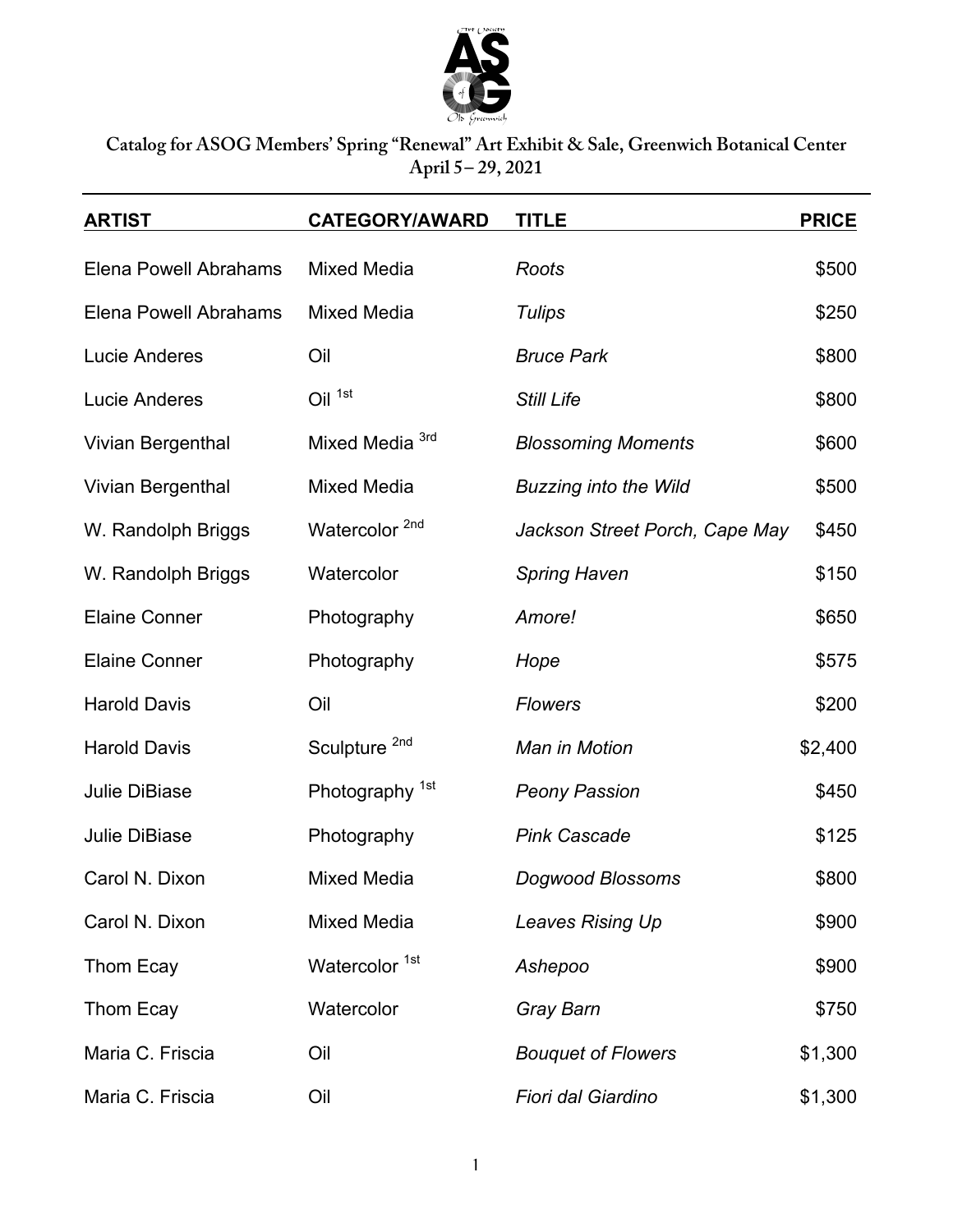

**Catalog for ASOG Members' Spring "Renewal" Art Exhibit & Sale, Greenwich Botanical Center April 5– 29, 2021**

| <b>ARTIST</b>                | <b>CATEGORY/AWARD</b>      | <b>TITLE</b>                                 | <b>PRICE</b> |
|------------------------------|----------------------------|----------------------------------------------|--------------|
| <b>Reese Anderson Green</b>  | Oil                        | <b>Blue Sky with Clouds</b>                  | \$50         |
| Reese Anderson Green         | Acrylic                    | Renewal                                      | \$200        |
| <b>Sally Harris</b>          | Photography <sup>2nd</sup> | Newborn                                      | \$400        |
| <b>Mike Harris</b>           | Photography                | <b>Daisy Dreams</b>                          | \$400        |
| Kathleen Joyce               | Oil                        | Afternoon Tea                                | \$350        |
| Kathleen Joyce               | Oil                        | <b>Pink Flowers</b>                          | \$100        |
| Sofia Kanavou                | Acrylic                    | <b>Butterfly</b>                             | \$225        |
| Carolyn Lyngholm             | <b>Mixed Media</b>         | <b>Shoreline</b>                             | \$350        |
| Carolyn Lyngholm             | <b>Mixed Media</b>         | Spring                                       | \$250        |
| <b>Michelle Marmion</b>      | Photography                | <b>Masts of Tranquility</b>                  | \$150        |
| <b>Michelle Marmion</b>      | Photography                | <b>Tulips</b>                                | \$160        |
| Dana McHale                  | Photography                | Waterfall                                    | \$300        |
| <b>Matthew McKinney</b>      | Oil                        | <b>Home for Spring</b>                       | \$100        |
| <b>Rosmarie Nasr</b>         | Watercolor 3rd             | <b>Florida Beach</b>                         | \$300        |
| <b>Rosmarie Nasr</b>         | Watercolor                 | <b>Spring Phantasy</b>                       | \$250        |
| <b>Sherri Paul</b>           | Oil <sup>2nd</sup>         | <b>Misty Morning</b>                         | \$850        |
| <b>Sherri Paul</b>           | Oil                        | Waiting                                      | \$850        |
| Marialiisa Pettengill        | Mixed Media                | <b>Abundance Magnified</b>                   | \$300        |
| <b>Marialiisa Pettengill</b> | Acrylic                    | <b>Stormy Morning</b>                        | \$250        |
| Vivien Joy Ponniah           | Sculpture <sup>1st</sup>   | <b>Spring Fairy Springing</b><br>on Mahogany | \$275        |